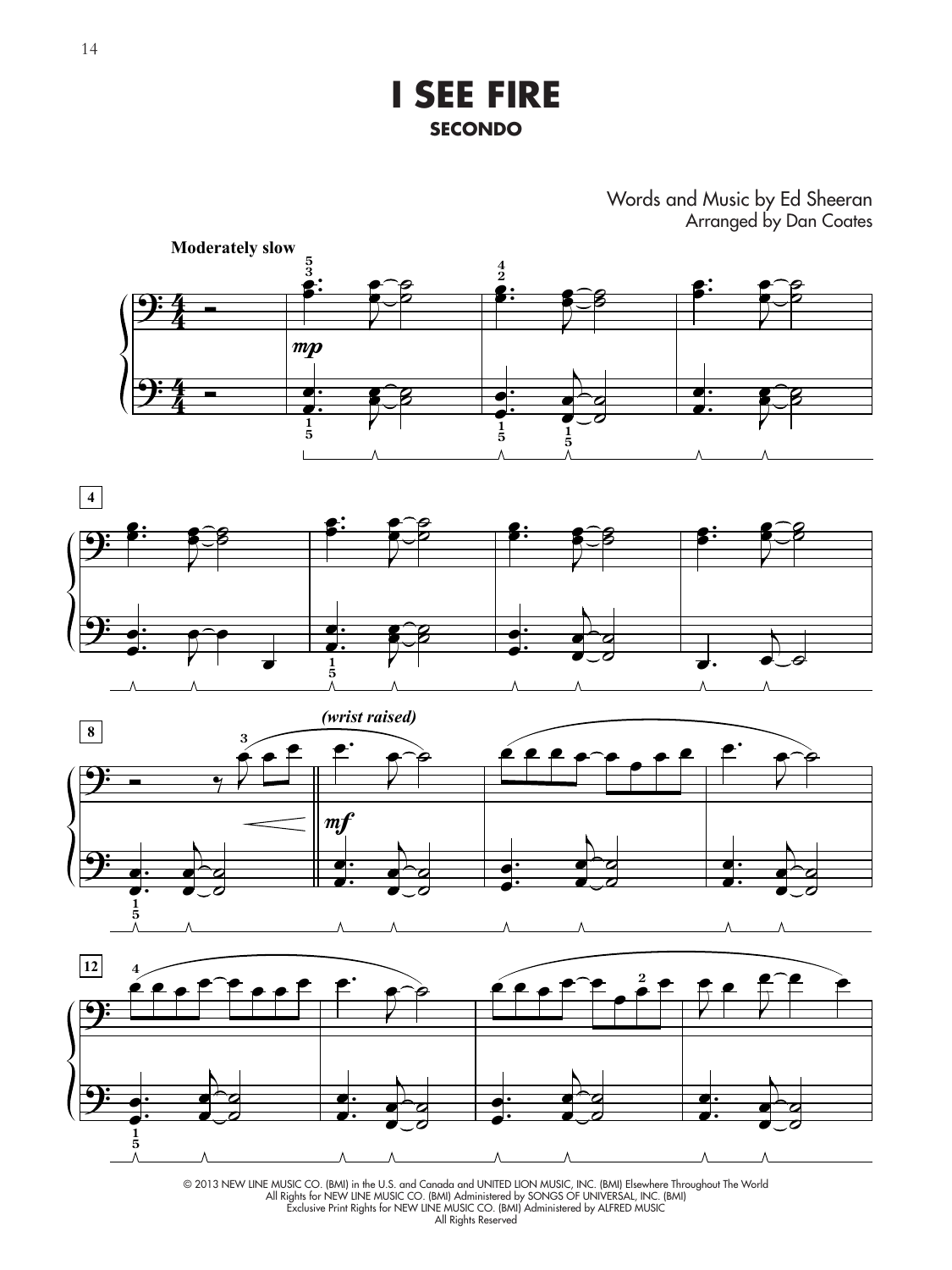**I SEE FIRE PRIMO**

Words and Music by Ed Sheeran Arranged by Dan Coates









15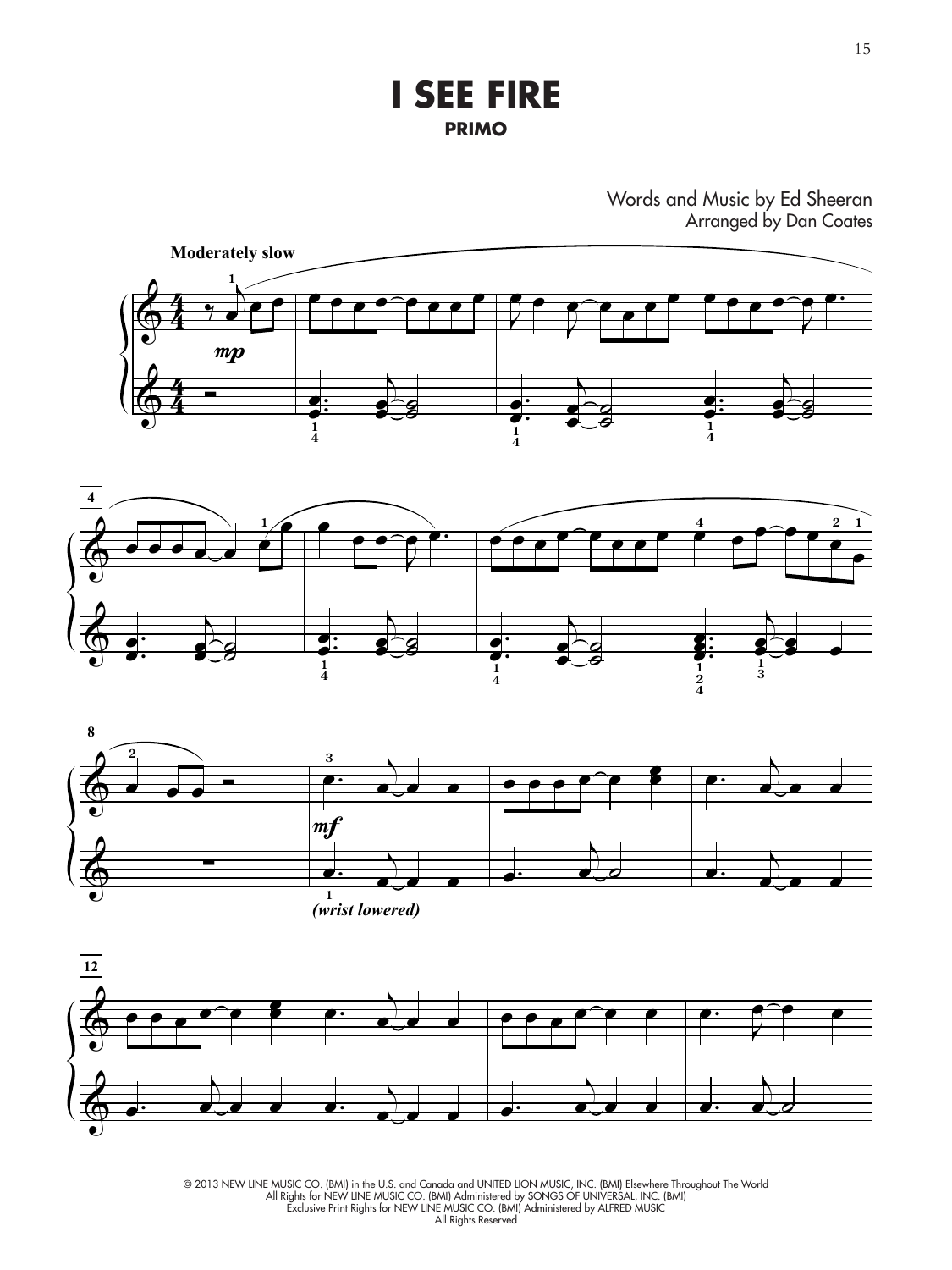## **SOME NIGHTS SECONDO**

Words and Music by Nate Ruess, Jeff Bhasker, Andrew Dost and Jack Antonoff Arranged by Dan Coates









© 2012 WB MUSIC CORP., FBR MUSIC, BEARVON MUSIC, SONY/ATV MUSIC PUBLISHING LLC, WAY ABOVE MUSIC, ROUGH ART and SHIRA LEE LAWRENCE RICK MUSIC<br>All Rights on behalf of itself, FBR MUSIC and BEARVON MUSIC Administered by WB MU All Rights on behalf of SONY/ATV MUSIC PUBLISHING LLC, WAY ABOVE MUSIC, ROUGH ART and SHIRA LEE LAWRENCE RICK MUSIC Administered by SONY/ATV MUSIC PUBLISHING LLC, 8 Music Square West, Nashville, TN 37203 All Right Reserved